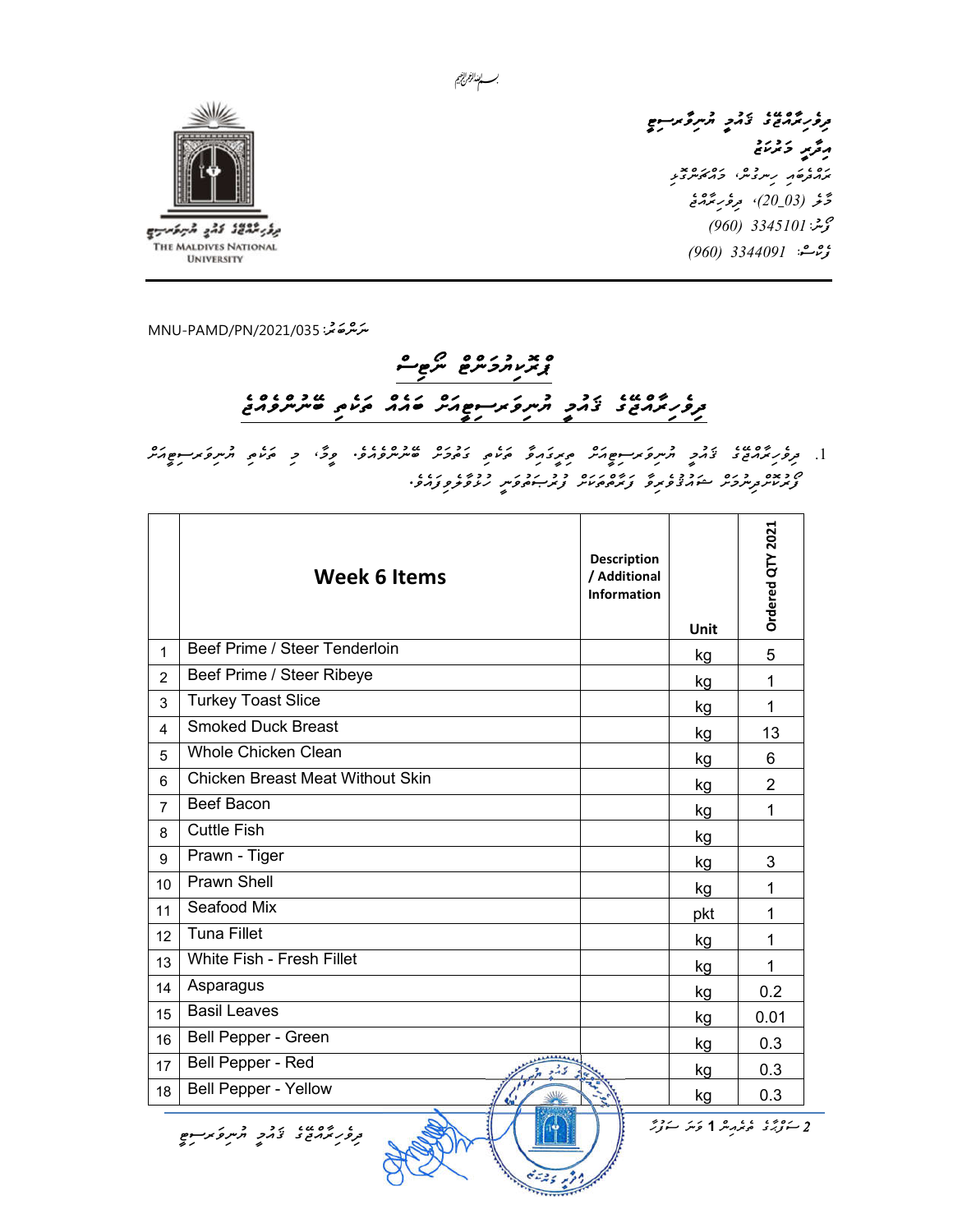| 19 | <b>Broccoli</b>                                                       | kg  | 1              |  |  |  |  |
|----|-----------------------------------------------------------------------|-----|----------------|--|--|--|--|
| 20 | Cabbage - Chinese                                                     | kg  | 0.3            |  |  |  |  |
| 21 | Carrot                                                                | kg  | 3              |  |  |  |  |
| 22 | Celery                                                                | kg  | 3              |  |  |  |  |
| 23 | Chili - Padi                                                          | kg  | 0.2            |  |  |  |  |
| 24 | Chili - Red                                                           | kg  | 0.03           |  |  |  |  |
| 25 | Chives                                                                | kg  | 0.03           |  |  |  |  |
| 26 | Corn - Sweet                                                          | pkt | 1              |  |  |  |  |
| 27 | Cucumber - Lebanese                                                   | kg  | 0.3            |  |  |  |  |
| 28 | French Bean                                                           | kg  | 0.2            |  |  |  |  |
| 29 | <b>Fresh Rocket Leaves</b>                                            | kg  | 0.2            |  |  |  |  |
| 30 | <b>Fresh Basil</b>                                                    | kg  | 0.2            |  |  |  |  |
| 31 | Fresh Italian Parsley                                                 | kg  | 0.3            |  |  |  |  |
| 32 | Fresh Rosemary                                                        | kg  | 0.3            |  |  |  |  |
| 33 | Fresh Sage                                                            | kg  | 0.25           |  |  |  |  |
| 34 | Fresh Thyme                                                           | kg  | 0.3            |  |  |  |  |
| 35 | Galangal                                                              | kg  | 0.11           |  |  |  |  |
| 36 | Garlic                                                                | kg  | $\mathbf{1}$   |  |  |  |  |
| 37 | Ginger                                                                | kg  | 0.5            |  |  |  |  |
| 38 | Leeks                                                                 | kg  | 0.5            |  |  |  |  |
| 39 | Lemon                                                                 | nos | 13             |  |  |  |  |
| 40 | <b>Lemon Grass</b>                                                    | kg  | 0.24           |  |  |  |  |
| 41 | Lettuce Romaine                                                       | kg  | 0.3            |  |  |  |  |
| 42 | Lime                                                                  | kg  | 0.5            |  |  |  |  |
| 43 | Lime Leaves                                                           | bdl | $\overline{2}$ |  |  |  |  |
| 44 | <b>Mint Leaves</b>                                                    | kg  | 0.2            |  |  |  |  |
| 45 | <b>Mushroom Button Fresh</b>                                          | kg  | 2.5            |  |  |  |  |
| 46 | Mushroom Enoki                                                        | pkt | 1              |  |  |  |  |
| 47 | Mushroom Shitake                                                      | pkt | 1              |  |  |  |  |
| 48 | Onion                                                                 | kg  | 6.5            |  |  |  |  |
| 49 | <b>Onion Spring</b>                                                   | kg  | 0.32           |  |  |  |  |
| 50 | Parsley                                                               | kg  | 0.25           |  |  |  |  |
| 51 | Parsnip                                                               | kg  | 0.25           |  |  |  |  |
| 52 | Potato - Baby                                                         | kg  | 0.5            |  |  |  |  |
| 53 | Potatoes                                                              | kg  | $\overline{2}$ |  |  |  |  |
| 54 | Pumpkin Butternut                                                     | kg  |                |  |  |  |  |
| 55 | Shallots                                                              | kg  | 0.3            |  |  |  |  |
| 56 | Spinach Baby                                                          | kg  | 0.25           |  |  |  |  |
| 57 | Tomato                                                                | kg  | 1.2            |  |  |  |  |
|    | رەم، ، ، ، ھەر كەنگە سۇز <sup>ە</sup><br>، ده ما، دو در در در در در د |     |                |  |  |  |  |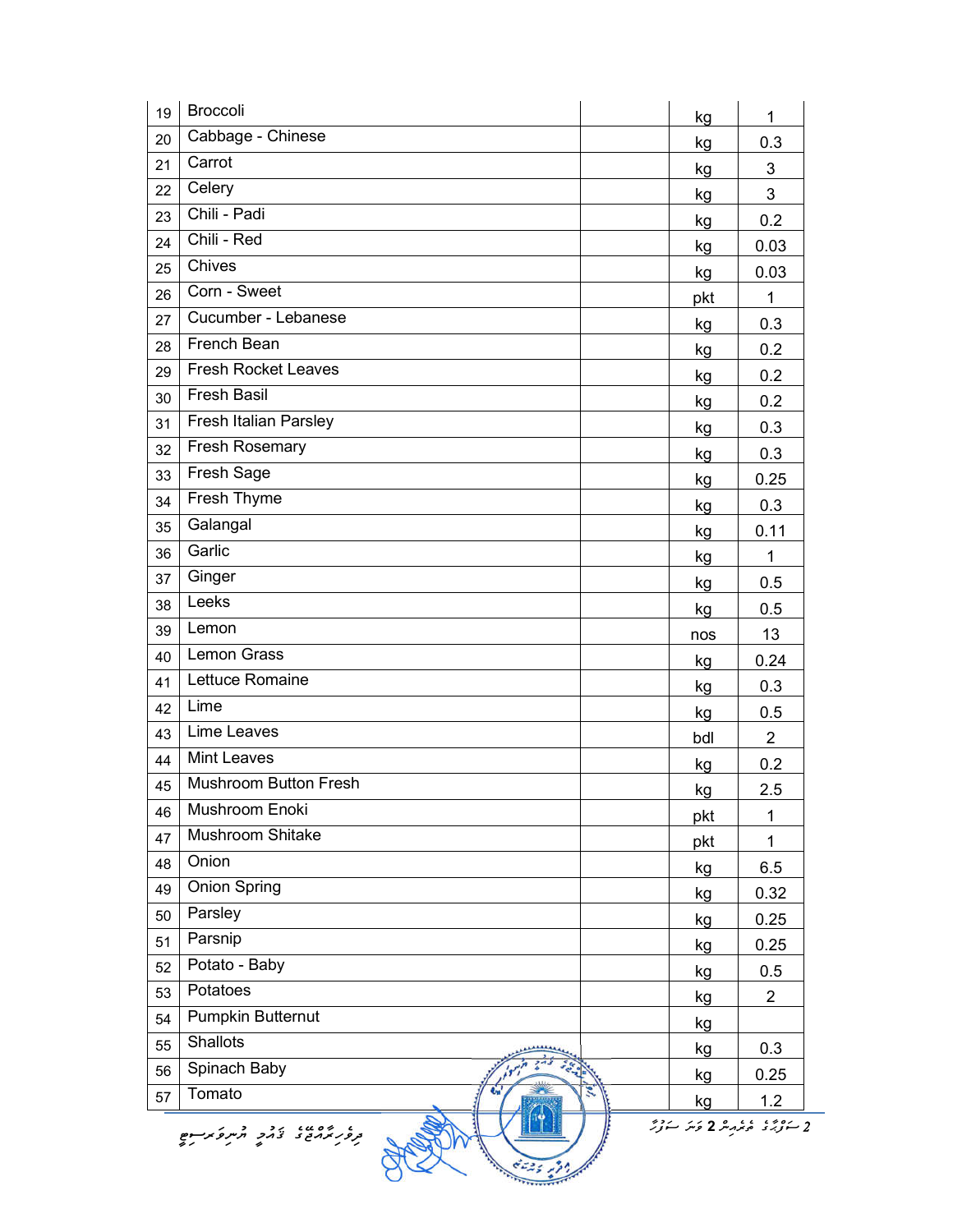| 58 | Tomato - Cherry Red                                      |              | kg  | 1.2            |  |  |  |
|----|----------------------------------------------------------|--------------|-----|----------------|--|--|--|
| 59 | Turnip                                                   |              | kg  | 0.35           |  |  |  |
| 60 | Zucchini Green                                           |              | kg  | 0.5            |  |  |  |
| 61 | Avocado                                                  |              | nos | $\overline{2}$ |  |  |  |
| 62 | Banana - Local                                           |              | kg  | 0.5            |  |  |  |
| 63 | Blackberry                                               |              | pkt | $\overline{2}$ |  |  |  |
| 64 | Blueberry                                                | Fresh        | pkt | 4              |  |  |  |
| 65 | Mango - Honey                                            |              | kg  | 0.5            |  |  |  |
| 66 | Raspberry                                                |              | kg  | 0.25           |  |  |  |
| 67 | Strawberry                                               |              | kg  | 0.25           |  |  |  |
| 68 | Anchovies In Olive Oil                                   |              | kg  | 0.2            |  |  |  |
| 69 | Linguine                                                 |              | pkt | $\overline{2}$ |  |  |  |
| 70 | Macaroni                                                 |              | pkt | $\mathbf{1}$   |  |  |  |
| 71 | Butter Unsalted (227 gm) Anchor                          |              | pc  | 13             |  |  |  |
| 72 | <b>Cheese Gruyere</b>                                    |              | kg  | 1              |  |  |  |
| 73 | Cheese Parmesan Block Grana Padano                       |              | kg  | 0.75           |  |  |  |
| 74 | <b>Cheese Cream</b>                                      |              | kg  | 0.5            |  |  |  |
| 75 | <b>Cream Cooking Elle Vire</b>                           |              | pkt | 8              |  |  |  |
| 76 | Oil Olive                                                |              | ltr | 0.5            |  |  |  |
| 77 | Apple Cider Vinegar                                      |              | btl | 1              |  |  |  |
| 78 | <b>French Bread</b>                                      | big          | nos | $\overline{c}$ |  |  |  |
| 79 | Bread - White                                            | big          | nos | 3              |  |  |  |
| 80 | <b>English Mustard</b>                                   |              | btl | $\mathbf 1$    |  |  |  |
| 81 | <b>Bay Leaves</b>                                        |              | kg  | 0.03           |  |  |  |
| 82 | Cayenne Pepper                                           |              | btl | 1              |  |  |  |
| 83 | <b>Chili Flakes</b>                                      |              | pkt | 1              |  |  |  |
| 84 | Pepper Powder - White                                    |              | btl | 1              |  |  |  |
| 85 | Thai Fish Sauce                                          |              | btl | $\mathbf{1}$   |  |  |  |
| 86 | <b>Tomato Puree</b>                                      | medium       | can | $\overline{2}$ |  |  |  |
| 87 | <b>Baking Powder</b>                                     |              | btl | 1              |  |  |  |
| 88 | <b>Yeast Dry</b>                                         |              | kg  | 0.5            |  |  |  |
| 89 | Full cream milk                                          | Arla/Puck    | pkt | 4              |  |  |  |
| 91 | White fish - whole                                       | Small - 400g | nos | 4              |  |  |  |
| 92 | Whipping cream Elle & Vire                               |              | ltr | 3              |  |  |  |
| 93 | Peeled tomato                                            | large        | can | 1              |  |  |  |
| 94 | Thai chili paste                                         |              | kg  | 0.5            |  |  |  |
| 95 | Cavendish banana                                         |              | kg  | 2.5            |  |  |  |
| 96 | Fresh Coriander                                          |              | kg  | 0.3            |  |  |  |
| 98 | Fennel fresh                                             |              | kg  | 0.05           |  |  |  |
|    | 2 سۇنىڭ ھېزىرىنىڭ قوش سۇزگر<br>، ده ده ، د د د مرکز در د |              |     |                |  |  |  |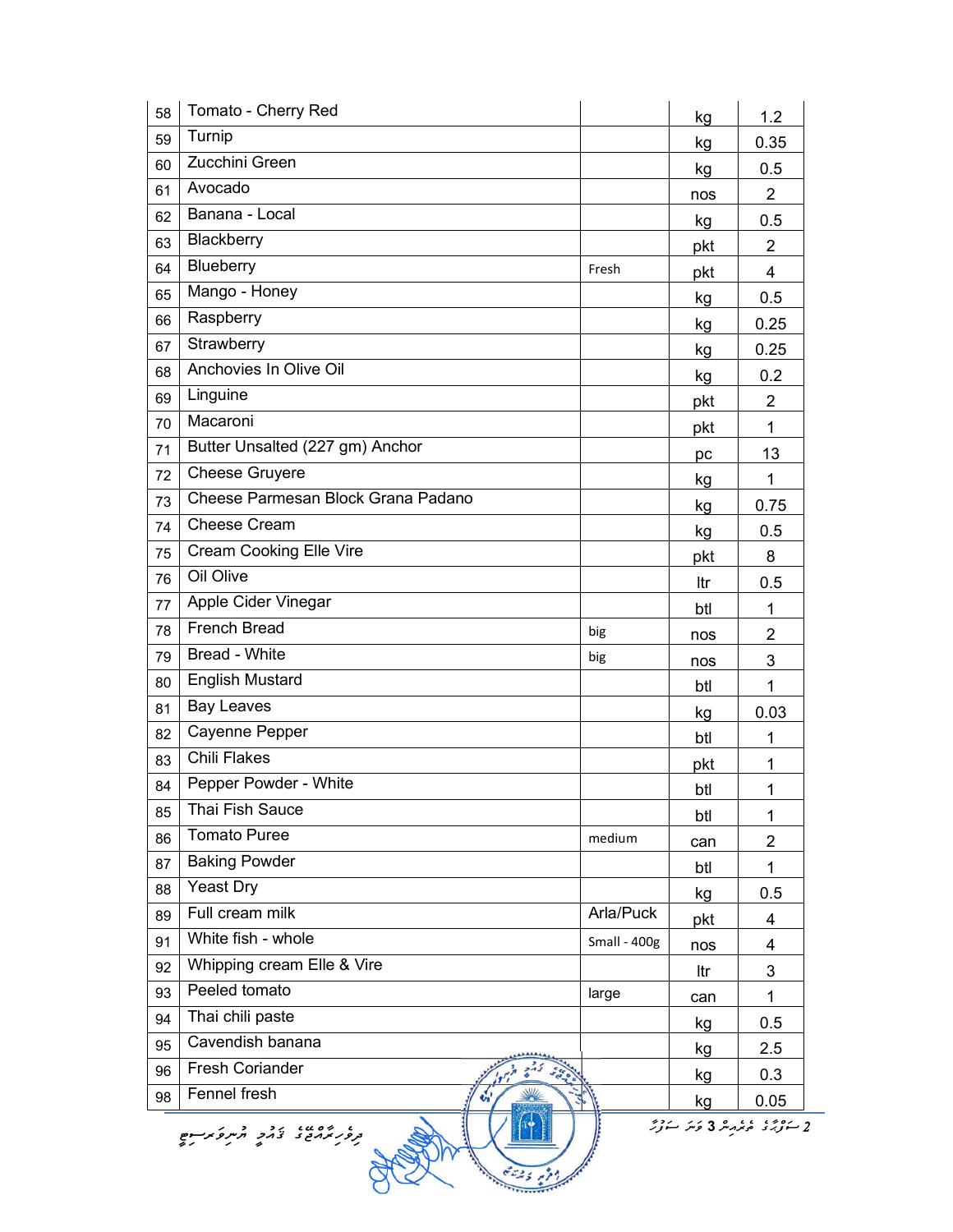.2 ﭼ ﻣﯘﭘﺮ ﺩﻭﻡ ﻣﺮﮐﺮﺩﻩ ، 2 ﺩﻭﻣﺮﻣﺮﺩﻩ ﺩﻭ ﻣﺮﻣﺮﯨﺮﺩﻩ ﺩ ﻣﻮﻣﺮﻩ ﺩ ﺩ ﺩ ﻣﺮﻡ ﻣﺮﺩﻩ ﺩﺩﻩ ﺩﻭ ﺩﻭ ﺩﺭﻩ ﻣﺪﻭ ﺩﺩﻩ ﻣﺪﻭ<br>2. ﭼ ﻣﯘﻟﻮ ﻣﻮﻳﺮﺀ ﺩﺭﻭﺭ ﺩ ﻣﺮﻩ ﻣﻮﺭﺩﻩ ﺑﺮﺩﺭﻩ ﺩﺭ ﻣﺮﯨﻠﻮﺭ ﺩ ﻣﺮﯨﻠﻪﺭ ﺩﺭ ﺩﺭ د ر ر ر ر ر ر ر .<br>ر ر ر ر ر سر و سر د و .

.3 وِحٌ، حِمَّرْمِ سَرْوَمِرْ دِوْرَ مِنْ دَوْمِرِمَّ رَءُهُ رَوْهِ 12:00 مِنْ 12:00 مَّ قَوْمَ دِوْرَ 20:00 ك غ مُوسِرٌ <u>mohamed.ibaad@mnu.edu.mv</u> مَحرِ مِحرِّمَ يَعْتَبُرُ procurement@mnu.edu.mv مَسْرٌ وُمِرِعْرٌ مُعَ يَ ކޯޓޭޝަން އީމެއިލްކުރެއްވުން އެދެމެވ.ެ މި ނޯޓިސްއާ ގުޅޭގޮތުން އިތުރު މައުލޫމާތު ސާފުކުރުމަށް ބޭނުންފުޅުވާނަމަ ،3345109 ،3345110 3345111 ނުވަތަ 3345148 އަށް ގުޅުއްވުން އެދެމެވ.ެ

 $2021$   $\div$  $9\frac{6}{5}$  $\div$  $20$ 



ر د ر د<br>ج تروگر 1

ِح ﻣُﺮُﻣِّﺪُ ﻣُﺮُﻣِﻣِﺮْ 4 ﻭَﻣَﺮَ ﻣَﻨْﺭَﻫِ ﻣَﺮَّﺮَ ﻣَﻨُﺮِﻣَ ﻣَﻨﺮَّﻮَ ﻣُﺮَّﺮِﻣَ ﻣَﺮَّﺮَ ﻣُﺮَّﺮِﻣَ ﻣَﺮَّﺪِ ﻣَﺮَّﺮ